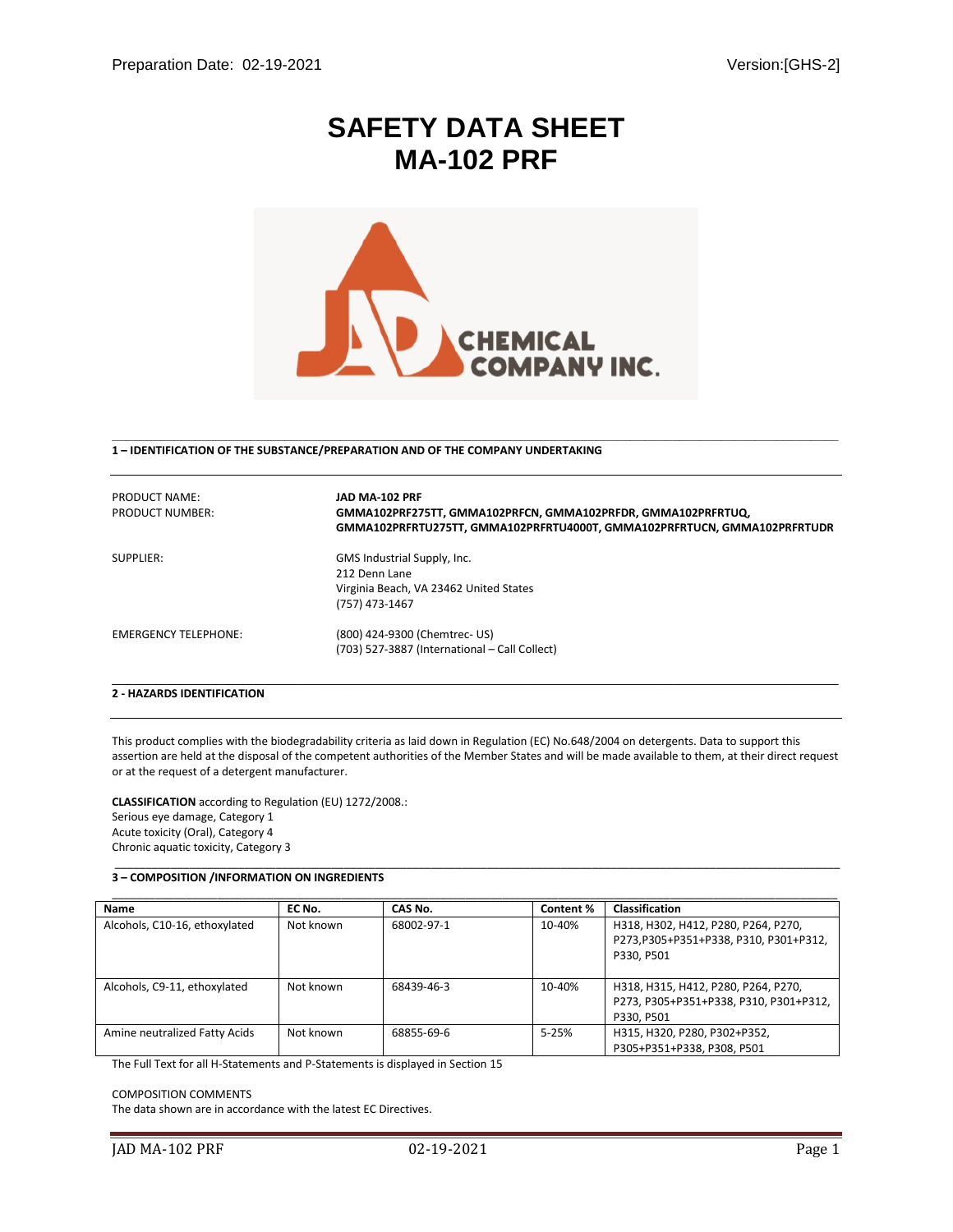## **4- FIRST AID MEASURES**

.

INHALATION HEALTH RISKS AND SYMPTOMS OF EXPOSURE: Low hazard for usual industrial handling by trained personnel.

SKIN AND EYE CONTACT HEALTH RISKS AND SYMPTOMS OF EXPOSURE:

Although this is a water-based system, some people may be sensitive to some ingredients. These people may experience skin irritation, defatting and/or dermatitis. Eye contact with this product should be avoided. This may cause irritation and the eyes should be flushed with water for at least 15 minutes.

INGESTION HEALTH RISK AND SYMPTOMS OF EXPOSURE:

Preexisting eye, skin, heart, central nervous system and respiratory disorders may be aggravated by exposure to this product.

#### HEALTH HAZARDS (ACUTE AND CHRONIC):

Being a water-reducible system, health hazards are minimized. However, care must be exercised in its use. Breathing the vapors may irritate the nose and throat. Detectable amounts of chemicals or substances known to the state of California to cause cancer, birth defects, or other reproductive harm may be found in this product. Use care when handling chemical and petroleum products even though they are water reducible.

CARCINOGENICITY: NTP CARCINOGEN: N/A IARC MONOGRAPHS: N/A OSHA REGULATED: N/A

MEDICAL CONDITIONS GENERALLY AGGRAVATED BY EXPOSURE TO THIS PRODUCT: Preexisting eye, skin, heart, central nervous system and respiratory disorders may be aggravated by exposure to this product. **EMERGENCY AND FIRST AID PROCEDURES**:

Remove victim to fresh air and restore breathing if required. Call a physician if required. If breathing stops give artificial respiration. Keep person warm. Never give anything by mouth to an unconscious person. Do not induce vomiting. If spontaneous vomiting occurs, keep head below hips to prevent aspiration of liquid into the lungs.

#### **5- FIRE FIGHTING PROCEDURES**

EXTINGUISHING MEDIA: CO2, Dry Chemical, Water Fog SPECIAL FIREFIGHTING PROCEDURES: Do not enter a confined area without full bunker gear including a positive-pressure NIOSH-approved self-contained breathing apparatus. Decomposition products may form toxic materials. Non-flammable UNUSUAL FIRE AND EXPLOSION HAZARDS: Not known

# **6-ACCIDENTAL RELEASE MEASURES**

## PERSONAL PRECAUTIONS:

Wear protective clothing as described in Section 8.

ENVIRONMENTAL PRECAUTIONS:

Spillages or uncontrolled discharges into watercourses must immediately be alerted to Environmental Agency or other appropriate regulatory authority.

SPILL CLEANUP METHODS:

Keep combustibles away from spilled material. Extinguish all ignition sources. Avoid sparks, open flames, and smoking. Ventilate. Absorb in vermiculite, dry sand, or earth and place into containers for disposal.

#### **7-HANDLING AND STORAGE**

#### USAGE PRECAUTIONS:

Avoid spilling, skin and eyes contact. Use with adequate ventilation and avoid excessive exposure to chemical vapors. Use approved respirator if air contamination exceeds the accepted level.

STORAGE PRECAUTIONS:

Keep unused contents in original container and tightly closed lids. Store in a cool, dry and well-ventilated place and at an ambient Temperature not to exceeding above 120°F.

STORAGE CLASS:

Non - Flammable liquid storage.

**8-EXPOSURE CONTROL/PERSONAL PROTECTION**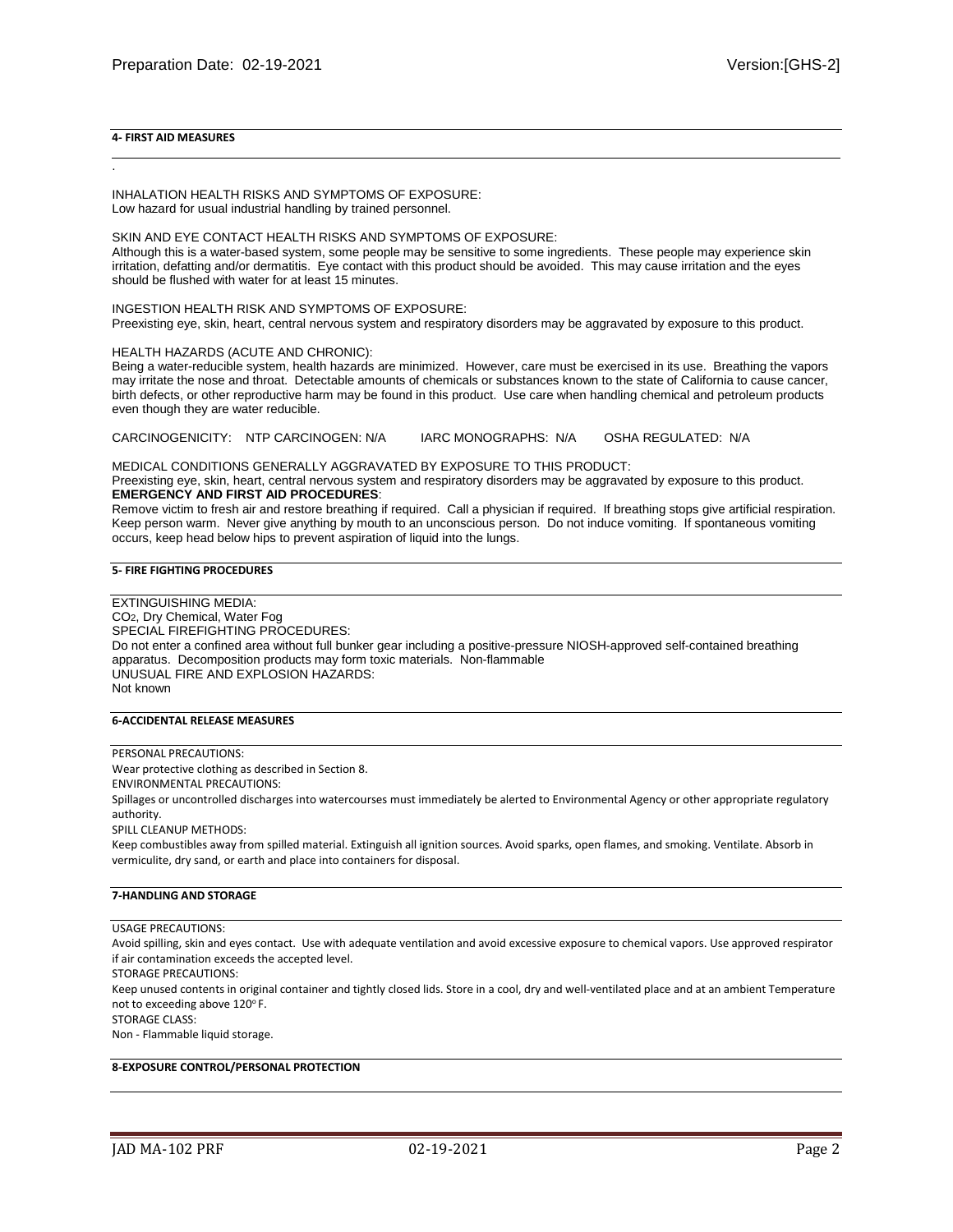| Name                          | Workplace Exposure Limits          | Remarks                                  |
|-------------------------------|------------------------------------|------------------------------------------|
| Alcohols, C10-16, ethoxylated | ACGIH: Not Listed                  | Consult local authorities for acceptable |
|                               | NIOSH: Not Listed                  | exposure limits                          |
|                               | <b>OSHA-Final PELs: Not Listed</b> |                                          |
| Alcohols, C9-11, ethoxylated  | ACGIH: Not Listed                  | Same As Above                            |
|                               | NIOSH: Not Listed                  |                                          |
|                               | <b>OSHA-Final PELs: Not Listed</b> |                                          |
| Amine neutralized Fatty Acids | ACGIH: Not Listed                  | Same As Above                            |
|                               | NIOSH: Not Listed                  |                                          |
|                               | <b>OSHA-Final PELs: Not Listed</b> |                                          |



PROTECTIVE EQUIPMENTS: PROCESS CONDITIONS: Provide eyewash station.

ENGINEERING MEASURES: Provide adequate ventilation. Fully equipped spray booth is recommended to ensure the workers legal exposure limits are not exceeded. RESPIRATORY EQUIPMENT: Wear respirator with appropriate cartridge for organic solvents and chemicals. HANDPROTECTION: Wear approved gloves such as Neoprene, Nitrile or Rubber types. EYE PROTECTION: Wear splash-proof goggles. OTHER PROTECTION: Wear appropriate clothing to prevent any possible skin contact. HYGIENE MEASURES: DO NOT SMOKE IN THE WORK AREA. Wash at the end of each work shift and before eating,

drinking or smoking. Promptly remove contaminated clothing.

## **9- PHYSICAL AND CHEMICAL PROPERTIES**

| APPEARANCE:                       | Liquid                 |                  |
|-----------------------------------|------------------------|------------------|
| COLOR:                            | <b>Light Yellow</b>    |                  |
| ODOR:                             | Lemon                  |                  |
| <b>BOILING POINT:</b>             | $> 212$ <sup>0</sup> F |                  |
| <b>RELATIVE DENSITY:</b>          | 1.014 $q/mL$           |                  |
| <b>VAPOR PRESSURE:</b>            | $< 1$ (mm Hg)          |                  |
| <b>VAPOR DENSITY:</b>             | $> 1$ (Air = 1)        |                  |
| <b>EVAPORATION RATE:</b>          | As Water (BuAc = $1$ ) |                  |
| <b>FLASH POINT:</b>               | > 200 °F               | (Tag Closed Cup) |
| <b>FLAMMABILITY LIMITS:</b>       | LOWER: NA              | <b>UPPER: NA</b> |
| SOLUBILITY VALUE                  |                        |                  |
| (g/100g H <sub>2</sub> O @ 20°C): | Complete               |                  |
| <b>VOLATILE ORGANIC COMPOUND</b>  |                        |                  |
| $(VOC)$ :                         | $0.0001$ g/L           |                  |
| pH:                               |                        |                  |
|                                   | $9.2 - 9.5$            |                  |

### **10- STABILITY AND REACTIVITY**

STABILITY: Stable CONDITIONS TO AVOID: Heat will coagulate product INCOMPATIBILITY (MATERIALS TO AVOID): Material very stable but may react with strong acids while in liquid form. HAZARDOUS DECOMPOSITION OR BYPRODUCTS: N/A HAZARDOUS POLYMERIZATION: N/A \_\_\_\_\_\_\_\_\_\_\_\_\_\_\_\_\_\_\_\_\_\_\_\_\_\_\_\_\_\_\_\_\_\_\_\_\_\_\_\_\_\_\_\_\_\_\_\_\_\_\_\_\_\_\_\_\_\_\_\_\_\_\_\_\_\_\_\_\_\_\_\_\_\_\_\_\_\_\_\_\_\_\_\_\_\_\_\_\_\_\_\_\_\_\_\_\_\_\_\_\_\_\_\_\_\_\_\_\_\_\_\_\_\_\_\_\_\_\_\_\_\_\_\_\_\_\_\_\_\_\_\_\_\_\_\_\_\_\_

## **11-TOXICOLOGICAL INFORMATION**

**Alcohols, C10-16, ethoxylated (CAS#68002-97-1):** Acute Dermal Toxicity: LD50 rabbit: > 2,000 mg/kg. Acute Inhalation Toxicity: LC50 valua expected to exceed the saturated vapor concentration in air. Acute Oral Toxicity: LD50 rat: > 1,000 mg/kg. Skin Corrosion/Iritation: Primary irritation (rabbit): 24 hours; 4.4 (Max. score is 8.0). Eye Damage/Irritation: Primary Irritation (rabbit): 50.8 (Max. score is 110.0). Respiratory or skin sensitization: No data available. Germ cell mutagenicity: Genotoxicity in vitro: No data available. Genotoxicity in vivo: No data available.

\_\_\_\_\_\_\_\_\_\_\_\_\_\_\_\_\_\_\_\_\_\_\_\_\_\_\_\_\_\_\_\_\_\_\_\_\_\_\_\_\_\_\_\_\_\_\_\_\_\_\_\_\_\_\_\_\_\_\_\_\_\_\_\_\_\_\_\_\_\_\_\_\_\_\_\_\_\_\_\_\_\_\_\_\_\_\_\_\_\_\_\_\_\_\_\_\_\_\_\_\_\_\_\_\_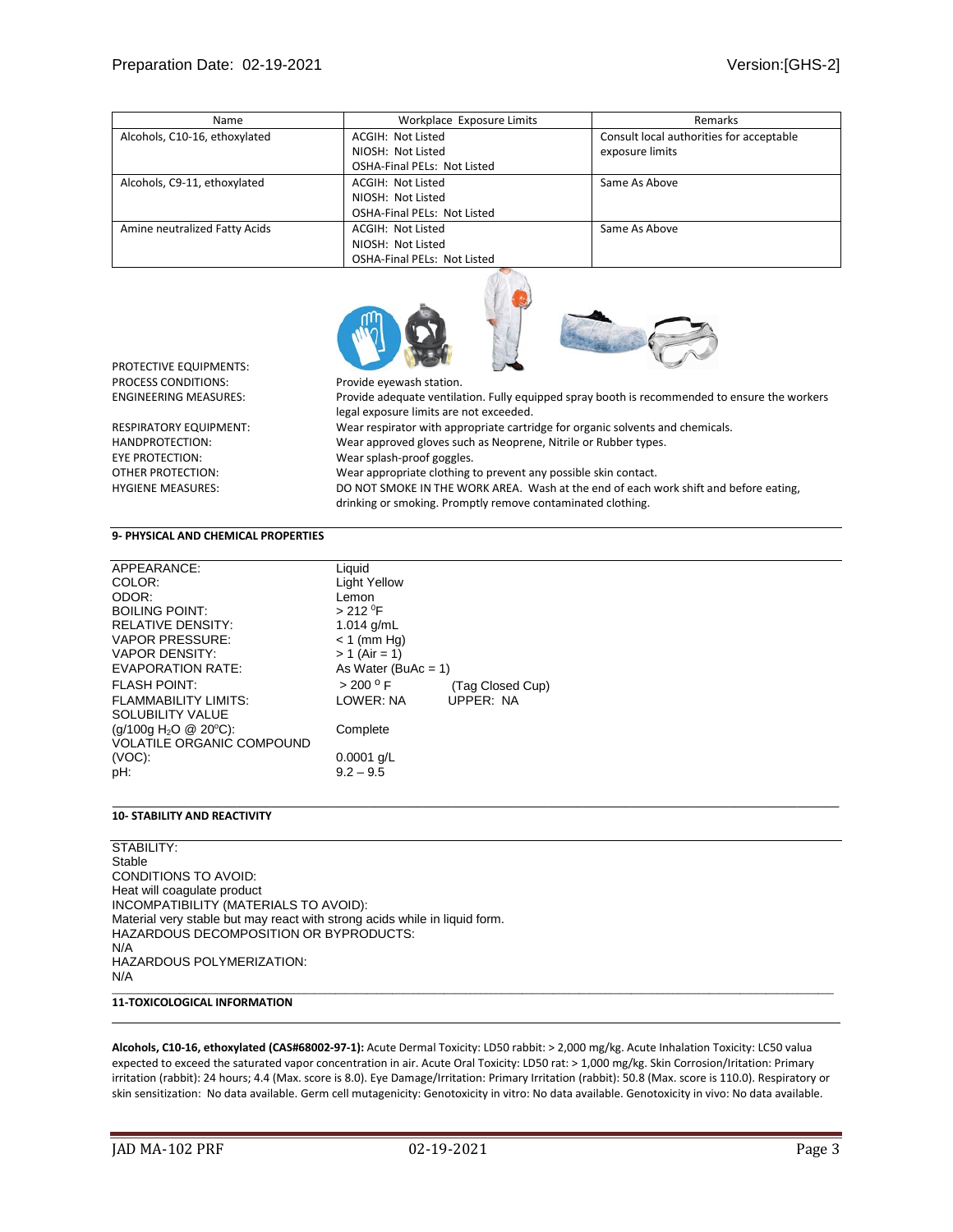Assessment Mutagenicity: No data available. Reproductive toxicity: No data available. Carcinogenicity: No component of this product present at levels greater than or equal to 0.1% is identified as a carcinogen or potential carcinogen by OSHA.

**Alcohols, C9-11, ethoxylated (CAS#68439-46-3):** Acute Health Hazard: Ingestion: LD50, rat: 1,400 mg/kg. Inhalation: No data available. Dermal: LD50, rat:>5,000 mg/kg. Eye irritation/corrosion: Severe eye irritation. Skin irritation/corrosion: Moderate skin irritation.

**Amine neutralized Fatty Acids (CAS#68855-69-6):** LD50, rat, oral: >5,000 mg/kg. Dermal: No data available. Inhalation: No data available.

### **12- ECOLOGICAL INFORMATION**

**Alcohols, C10-16, ethoxylated (CAS#68002-97-1):** Aquatic toxicity: Harmful to aquatic life with long lasting effects. Toxicity to fish: LC50 (Poecillia reticulate (guppy)) 96 hours: 6.5 mg/l. Toxicity to aquatic invertebrates: EC50 (Daphnia) 48 hours: 2.3 mg/l. Toxicity to algae: EbC50 (Desmodesmus subspicatus (green algae)) 72 hours: 6.1 mg/l. Chronic toxicity to fish: EC10 (Pimephales promelas(fathead minnow)): 0.21 mg/l.Chronic toxicity to aquatic invertebrates: EC10 (Daphnia magna (Water flea)): 0.36 mg/l. Biodegradation: Readily biodegadable – OECD Test Guideline 301B (28 d): 74%. Bioaccumulation: Unlikely. Mobility in soil: immobile.

**Alcohols, C9-11, ethoxylated (CAS#68439-46-3):** Aquatic toxicity: EC50, Daphnia, 48 hrs: 2.5 mg/l. EC50, Algae: 0.95 mg/l. Toxicity to fish: LC50, 96 hrs, fathead minnow (Pimephales promelas): 8.5 mg/l. Toxicity to other organisms: No data available. Biodegradability: Readily biodegradable, as defined by OECD, substance that degrades > 60-70% within a 10 day window over 28 days. Mobility: No data available. Bioaccumulation: No data available.

**Amine neutralized Fatty Acids (CAS#68855-69-6):** LC50, goldfish, 24 hrs: 1,100 mg/l. LC50, rainbow trout, 96 hrs:>50,000 mg/l. Toxicity to other organisms: No data available.

## **13 – DISPOSAL CONSIDERATIONS**

Any unused product or empty containers may be disposed of as non-hazardous in accordance with federal, state and local requirements. .Re-evaluation of the product or wastes may be required at the time of disposal since the product uses, transformations, mixtures, contamination, and spillage may change the classification. If the resulting material is determined to be hazardous, please dispose in accordance with State and Federal (40 CFR 262) hazardous waste regulations.

**14 – TRANSPORT INFORMATION**

| DOT PROPER SHIPPING NAME:<br><b>PRIMARY HAZARD CLASS/DIVISION:</b><br>UN/UA NUMBER:<br><b>PACKING GROUP:</b> | <b>NOT REGULATED</b><br>Non-Hazardous By CFR 491712.101<br>N/A<br>N/A |
|--------------------------------------------------------------------------------------------------------------|-----------------------------------------------------------------------|
| <b>IMO PROPER SHIPPING NAME:</b>                                                                             | <b>NOT REGULATED</b>                                                  |
| <b>IMO UN CLASS:</b>                                                                                         | N/A                                                                   |
| <b>IMO UN NUMBER:</b>                                                                                        | N/A                                                                   |
| <b>IMO PACKING GROUP:</b>                                                                                    | N/A                                                                   |
| <b>IMO LABEL:</b>                                                                                            | N/A                                                                   |
| <b>IMO VESSEL STOWAGE:</b>                                                                                   | N/A                                                                   |
|                                                                                                              |                                                                       |

**GHS LABEL:**

**DANGER**

# **CAUSES SERIOUS EYE DAMAGE. CAUSES SKIN IRRITATION. MAY CAUSE ALLERGIC SKIN REACTION. HARMFUL OR FATAL IF SWALLOWED AND ENTERS AIRWAYS. HARMFUL TO AQUATIC LIFE.**

Refer to SDS for additional information on safe handling / use. - Keep out of reach of children. For Industrial Use Only.